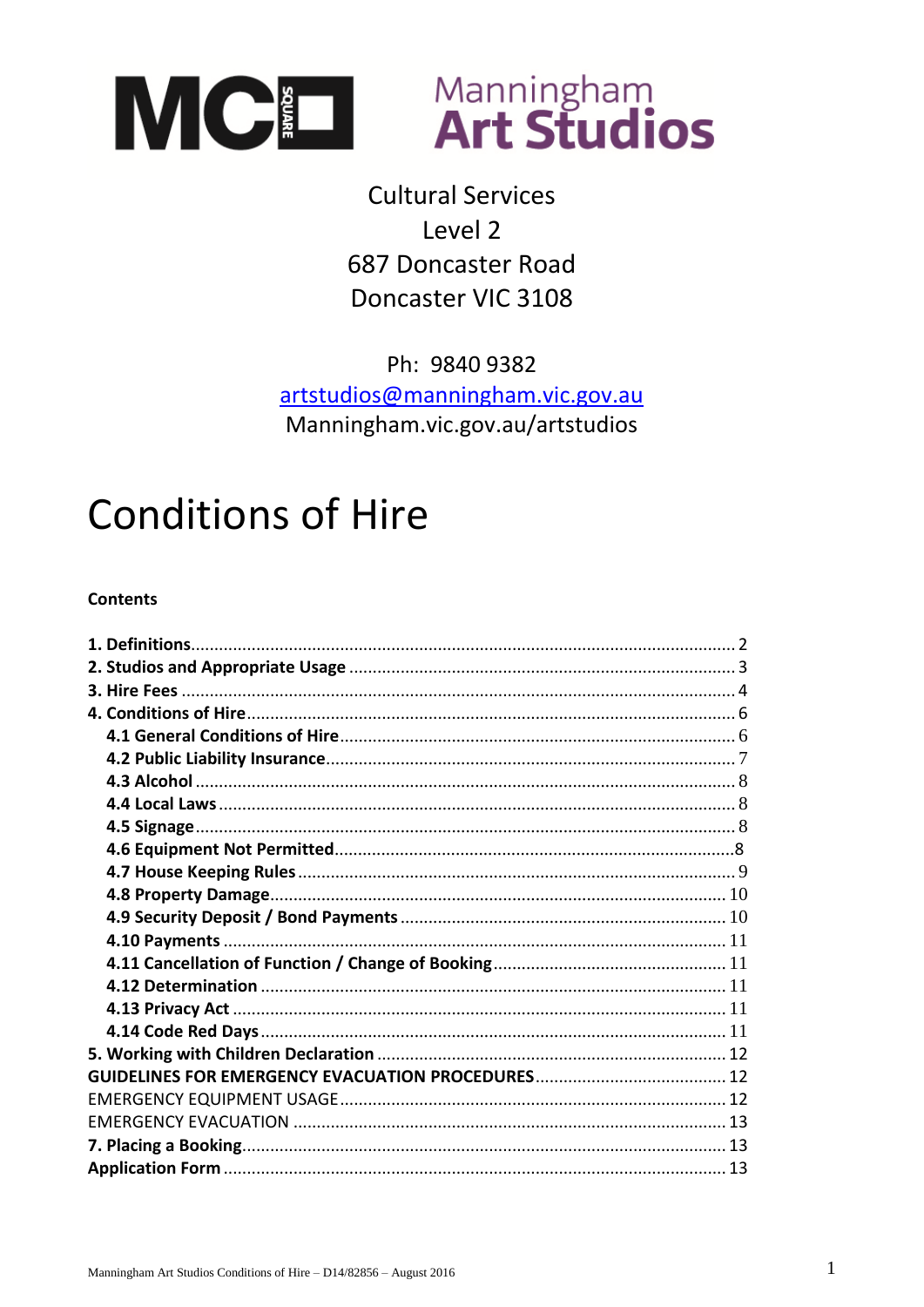#### <span id="page-1-0"></span>**1. Definitions**

In this document the following words have the meanings detailed below.

#### 1.1. Council

Means Manningham City Council and includes employees, agents and Licensees

#### 1.2. Manningham Art Studios (Studios)

Means Art Studios, including Walk of Art, as detailed.

#### 1.3. Community Organisation

Means an incorporated "not for profit" Community Group or Organisation, whose primary aim is to provide services which are of benefit to the Community. Services provided would commonly centre on being community oriented, recreational, social and educational. The operating purpose of a Community Organisation is other than to provide goods or services at a profit, surpluses may not be distributed among its members both while it is operating and if it winds up, and the organisation does generally not pay income tax or its equivalents. They must be a "Not for Profit" group as defined by the Australian Taxation Office. A copy of the "Not for Profit" registration must be supplied upon application to be able to receive the community rates of hire.

#### 1.4. Commercial

Means any individual, group of individuals or organisation that:

• Does not meet "Not for Profit" status as defined by the Australian Taxation Office.

• Operates for profit.

#### 1.5. Regular User

Means any organisation that hires the studio on an ongoing basis.

To be considered a regular user one of the following criteria must be met;

- Weekly hire minimum of 10 consecutive weeks,
- Fortnightly hire minimum of 10 consecutive fortnights,
- Monthly hire minimum of 10 consecutive months

#### 1.6. Casual User

Means any group, individual or organisation that hires the studio once off or on an irregular basis. That is, any group or individual that does not meet the criteria of a regular community user as defined above.

#### 1.7. Internal User

Means a unit or department of Manningham City Council. Charge rates for internal users will be based on that of regular community user.

#### 1.8. Hire Rate

Applies to organisations or individuals who wish to hire studio(s) for short term activities.

1.9. Application Form

Means the Studio Hire Application Form attached to this document.

#### 1.10. Studio

Means the allocated space requested by the Hirer.

#### 1.11. Hirer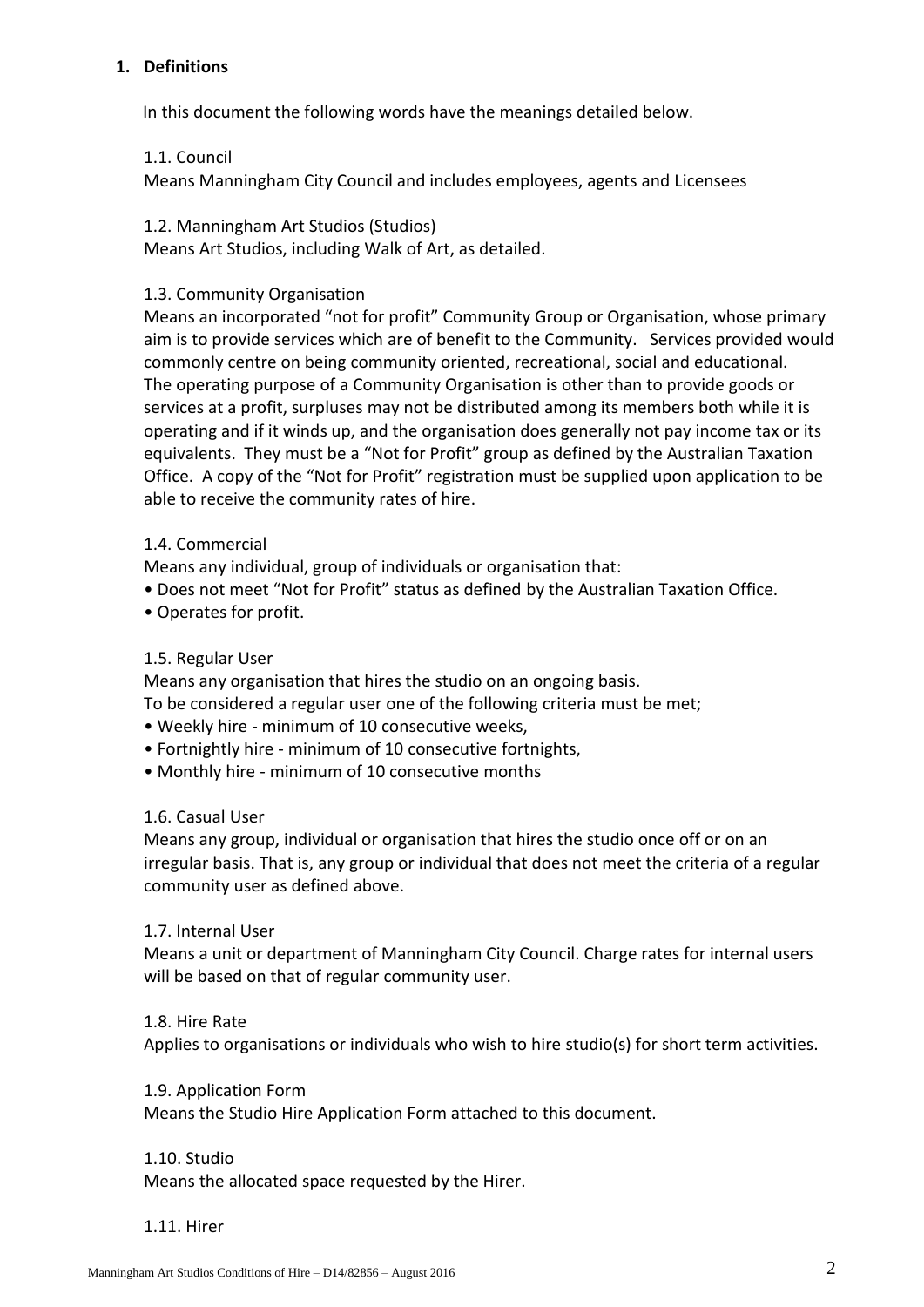Means the Hirer specified in the Studio Hire Application Form and where it is consistent with the context includes the Hirer's employees, agents, invitees and persons the Hirer in the studio.

1.12. Event

Means the time, date and studio specified in the Studio Hire Application Form.

1.13. Hiring Fee

Means the hiring fee specified in the Schedule of Hire Rates.

1.14. Bond

Means the bond as specified in the Schedule of Hire Rates.

1.15 Set-up

A set up charge will apply for any hire booked for a minimum of 5 hours and the hirer is then eligible for an extra 2 hours at the discounted set up rate.

#### <span id="page-2-0"></span>**2. Studios and Appropriate Usage**

#### 2.1 Appropriate Usage

Manningham Art Studios are dedicated spaces for the provision of arts and cultural programs such as painting and drawing, writing, craft, music, dance, drama and ceramics, as well as a limited number of wellbeing programs such as yoga and pilates.

Preference for studio allocation is given to groups which:

- Provide arts and cultural programs
- Are community based or not-for-profit
- Are located within  $MC<sup>2</sup>$
- Do not duplicate existing services offered within Manningham Art Studios, MC<sup>2</sup> or the wider Manningham community.

Applications for hire are assessed based on these criteria.

#### 2.2 Studio

Studios available include:

| <b>Studio Name</b> | <b>Description</b>                                                              | <b>Equipment</b><br><b>Available</b>                                                                         | <b>Note</b>                                                                         |
|--------------------|---------------------------------------------------------------------------------|--------------------------------------------------------------------------------------------------------------|-------------------------------------------------------------------------------------|
| Studio 1           | Ceramics<br><b>Studio</b><br>(Max.<br>Capacity 26<br>students with<br>2 tutors) | Pottery Wheels<br>Workbenches<br>and Stools<br>Kilns and Firing<br>Service<br>Clay<br>Tools and<br>Equipment | Manningham Art<br>Studio tutors must be<br>engaged with any<br>bookings of Studio 1 |
| <b>Studio Name</b> | <b>Description</b>                                                              | <b>Equipment</b><br><b>Available</b>                                                                         | <b>Note</b>                                                                         |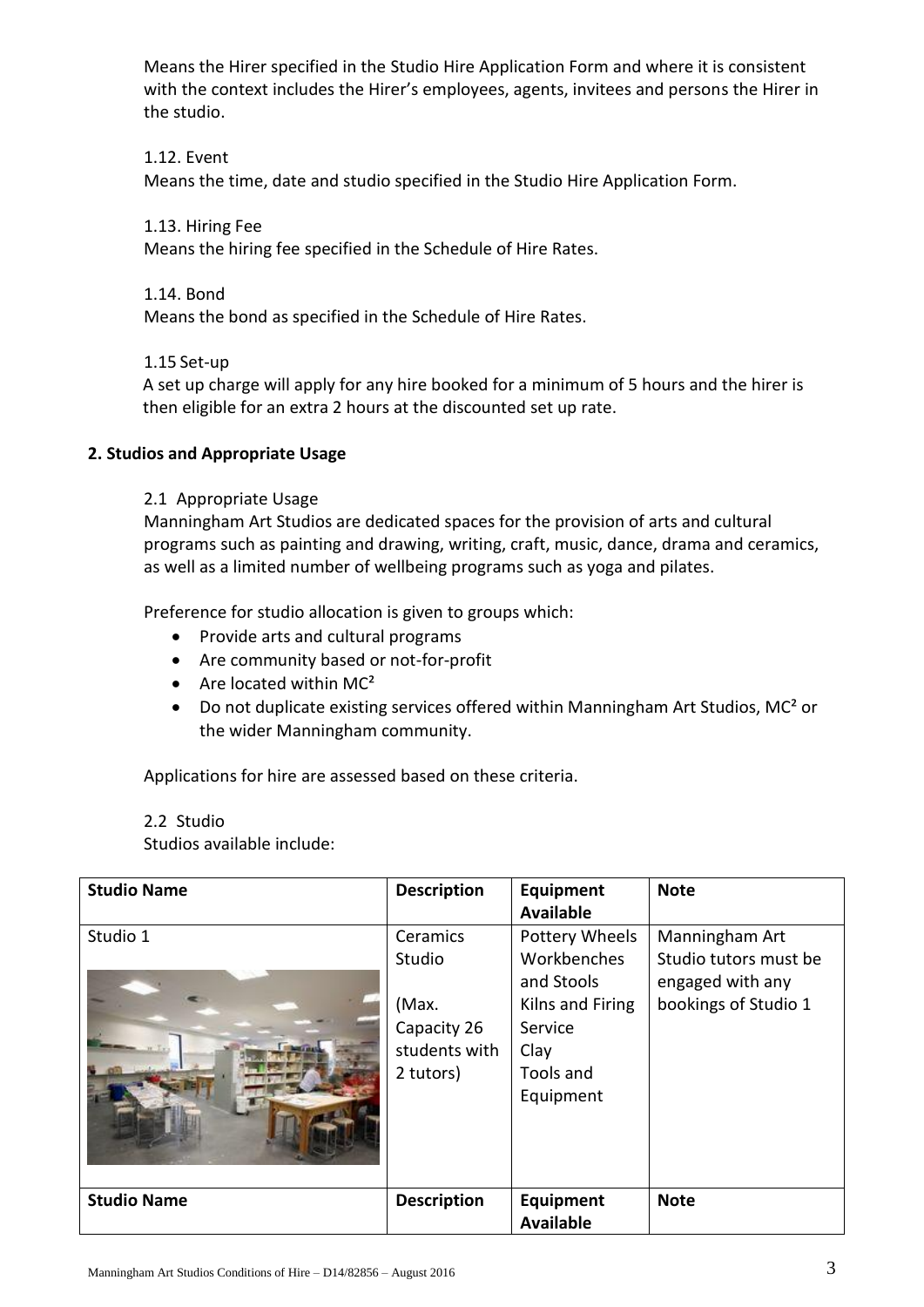| Studios 2 and 3 | Painting and<br>Drawing<br>Studio<br>(Max.<br>Capacity 14) | Easels and<br><b>Boards</b><br><b>Tables</b><br>Chairs<br>Shelf space<br>available for<br>regular hirers<br>Podium<br>Studio Lamp            | Studios 2 and 3 are<br>divided by an operable<br>wall and can be<br>combined into a larger<br>room. Equipment is<br>shared between both<br>studios. |
|-----------------|------------------------------------------------------------|----------------------------------------------------------------------------------------------------------------------------------------------|-----------------------------------------------------------------------------------------------------------------------------------------------------|
| Studios 4 and 5 | Dry Arts<br>Studio<br>(Max.<br>capacity 14)                | <b>Tables</b><br>Chairs<br>Yoga Mats<br><b>Electric Piano</b><br>(Roland)                                                                    | Studios 4 and 5 are<br>divided by an operable<br>wall and can be<br>combined into a larger<br>room                                                  |
| Studio 6        | Dance Studio<br>(Max.<br>Capacity 60)                      | <b>Tables</b><br>Chairs<br>Yoga Mats<br>Audio System<br><b>Full Length</b><br><b>Mirrors</b><br>6 foot Yamaha<br>grand piano<br>Sprung Floor |                                                                                                                                                     |

#### <span id="page-3-0"></span>**3. Hire Fees**

3.1. Hire Fees shall be in accordance with the Cultural Venues Schedule of Hire Rates (available on request).

3.2. All other Fees and Charges must be paid on or before scheduled booking. Charges apply from entry to the studio and until the booking concludes and the studio is cleaned and securely locked.

3.3. The minimum booking duration for any studio is 2 hours.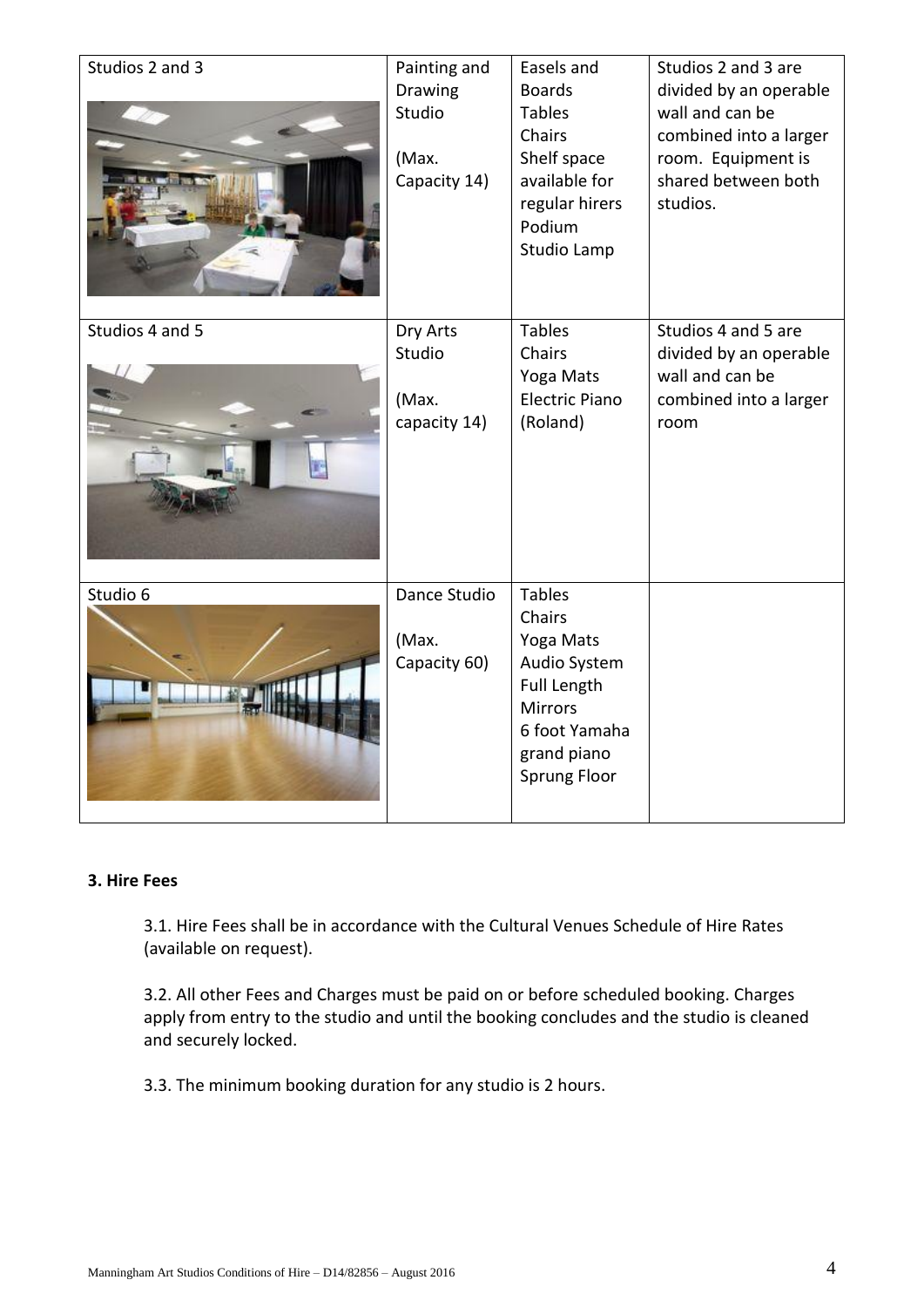#### From 1 January 2016

Fees quoted are per hour, with a minimum of 2 hours per booking.

| <b>Manningham Art Studios Hire</b><br>Studio One (Ceramics) | Commercial<br>Community | <b>CASUAL</b><br>$$107*$<br>$$75*$ | <b>REGULAR</b><br>$$95*$<br>$$69*$ |
|-------------------------------------------------------------|-------------------------|------------------------------------|------------------------------------|
| Studio Two (Wet Arts)                                       | Commercial              | \$40                               | \$24                               |
|                                                             | Community               | \$21                               | \$12                               |
| Studio Three (Wet Arts)                                     | Commercial              | \$24                               | \$18                               |
|                                                             | Community               | \$12                               | \$8                                |
| Studio Four (Dry Arts)                                      | Commercial              | \$43                               | \$24                               |
|                                                             | Community               | \$21                               | \$12                               |
| Studio Five (Dry Arts)                                      | Commercial              | \$24                               | \$18                               |
|                                                             | Community               | \$12                               | \$8                                |
| Studio Six (Dance)                                          | Commercial              | \$58                               | \$46                               |
|                                                             | Community               | \$30                               | \$24                               |

Bond: Manningham Art Studios  $$100**$ 

*\* Includes specialist ceramics Tutors in the booking of this room as it is a requirement of hire; \*\*A bond is required for all Art Studio bookings. This bond is refunded at the conclusion of the hire period providing the conditions of hire have been met.*

#### **Art Studios Equipment (subject to availability)**

| Laptop Computer: Macbook Pro             | \$30 per booking                                                                         |
|------------------------------------------|------------------------------------------------------------------------------------------|
| Data Projector/smartboard:               | \$100/day<br>\$130 term booking<br>(max. 10 sessions)                                    |
| Piano: Yamaha C3 6-foot grand (Studio 6) | \$50 per booking                                                                         |
| Flectric Piano:                          | \$50 per booking                                                                         |
| Vocal PA System:                         | $$50 + \text{tech support costs}$                                                        |
| Lighting System:                         | $$50 + \text{tech}$ support costs                                                        |
| Tables/Seating:                          | Additional setup requirements will<br>need to be discussed with Cultural<br>Venues staff |

#### **Art Studios Service Costs**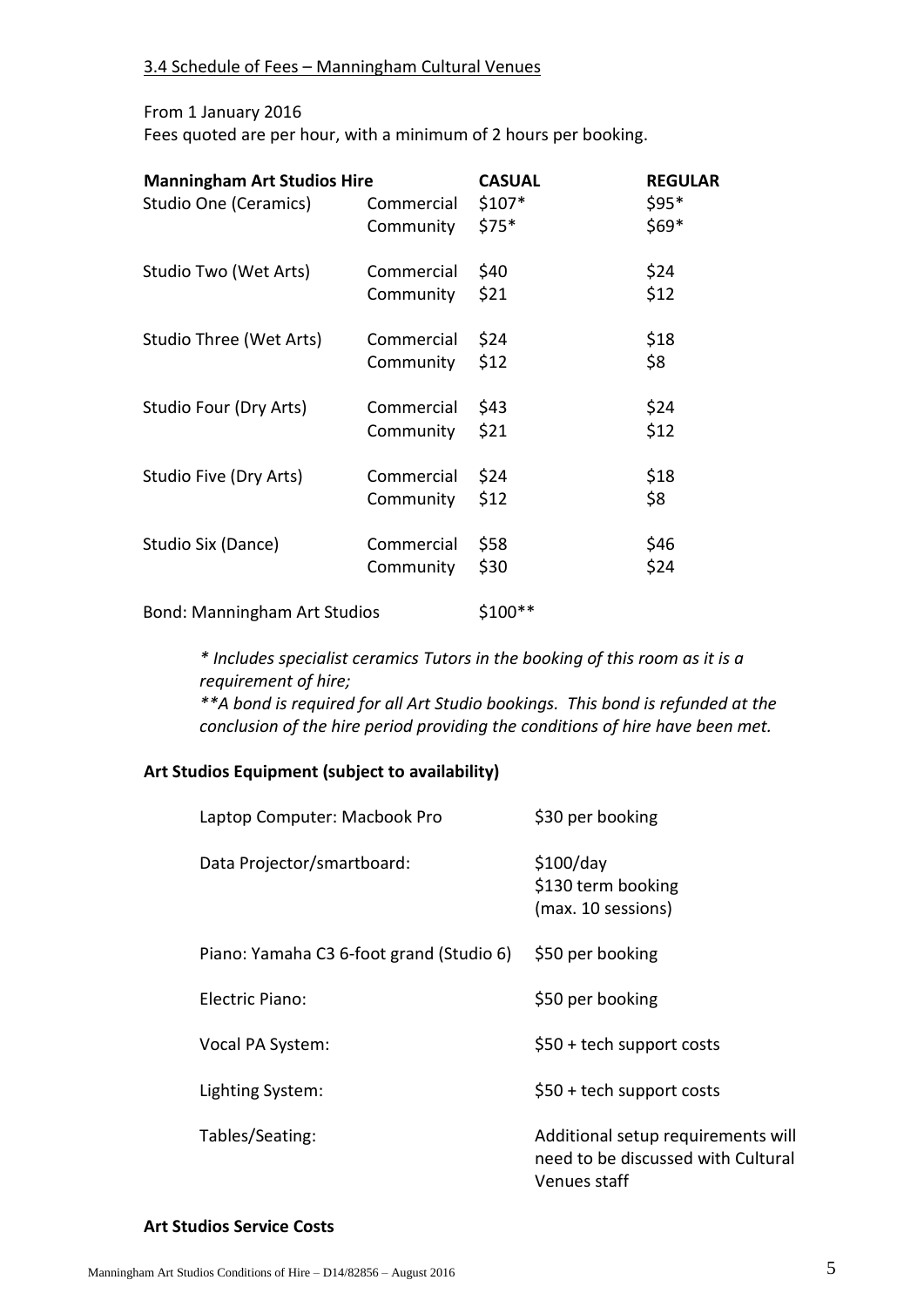| Set-up/Operational Staff      | \$40/hour                                                     |
|-------------------------------|---------------------------------------------------------------|
| Arts Tutor                    | \$60/hour, min 1.5 hrs                                        |
| <b>Technical Support</b>      | \$50/hour, min 3 hrs                                          |
| <b>Pottery Firing Service</b> | \$8/kilo (work must be produced at<br>Manningham Art Studios) |

#### <span id="page-5-0"></span>**4. Conditions of Hire**

#### <span id="page-5-1"></span>**4.1 General Conditions of Hire**

4.1.1 The right to use any studio is subject to the Council receiving a completed Hire Application Form, signed by the proposed Hirer undertaking to comply with all conditions of hire. Where the Hirer is a Community Organisation the application must be signed by the President or Secretary.

4.1.2 All bookings will be confirmed in writing within approximately 10 business days of receipt of application.

4.1.3 In order to maintain the overall security of MC<sup>2</sup> and the community organisations that reside in the building, the art studios can only be hired if the start time of the studio booking is within the building's operating hours as specified below:

> Monday-Thursday: 7.30am-8pm Friday: 7.30am-6pm Saturday: 9am to 5pm Sunday: 1pm to 4pm

4.1.4 Depending upon the nature and time of the studio hire, Council reserves the right to request that the Hirer pay for the Duty Officer to maintain building security and safety (Duty Officer rate is available on request).

4.1.5 Tentative bookings will be cancelled by Council two weeks prior to proposed event / function, unless a signed application form is received within this time.

4.1.6 This is an agreement for casual and regular hire of studios and does not deem to provide any lasting rights of possession or other tenure over the studio to the Hirer. Nothing contained within these conditions shall confer on a Hirer the right to exclusive possession or right to sub-let the studio in any manner.

4.1.7 Hiring arrangements are to be strictly in accordance with Manningham Art Studios Appropriate Usage outlined in 2.

4.1.8 Commercial/regular user organisations can arrange regular weekly hire and extended term hire to a maximum of 6 months by completing one Studio Hire Application Form. Subsequent forms are required for additional or one off hire events.

4.1.9 Setup/pack up of the studio is the responsibility of the hirer unless setup/pack up staff is arranged through Manningham Council.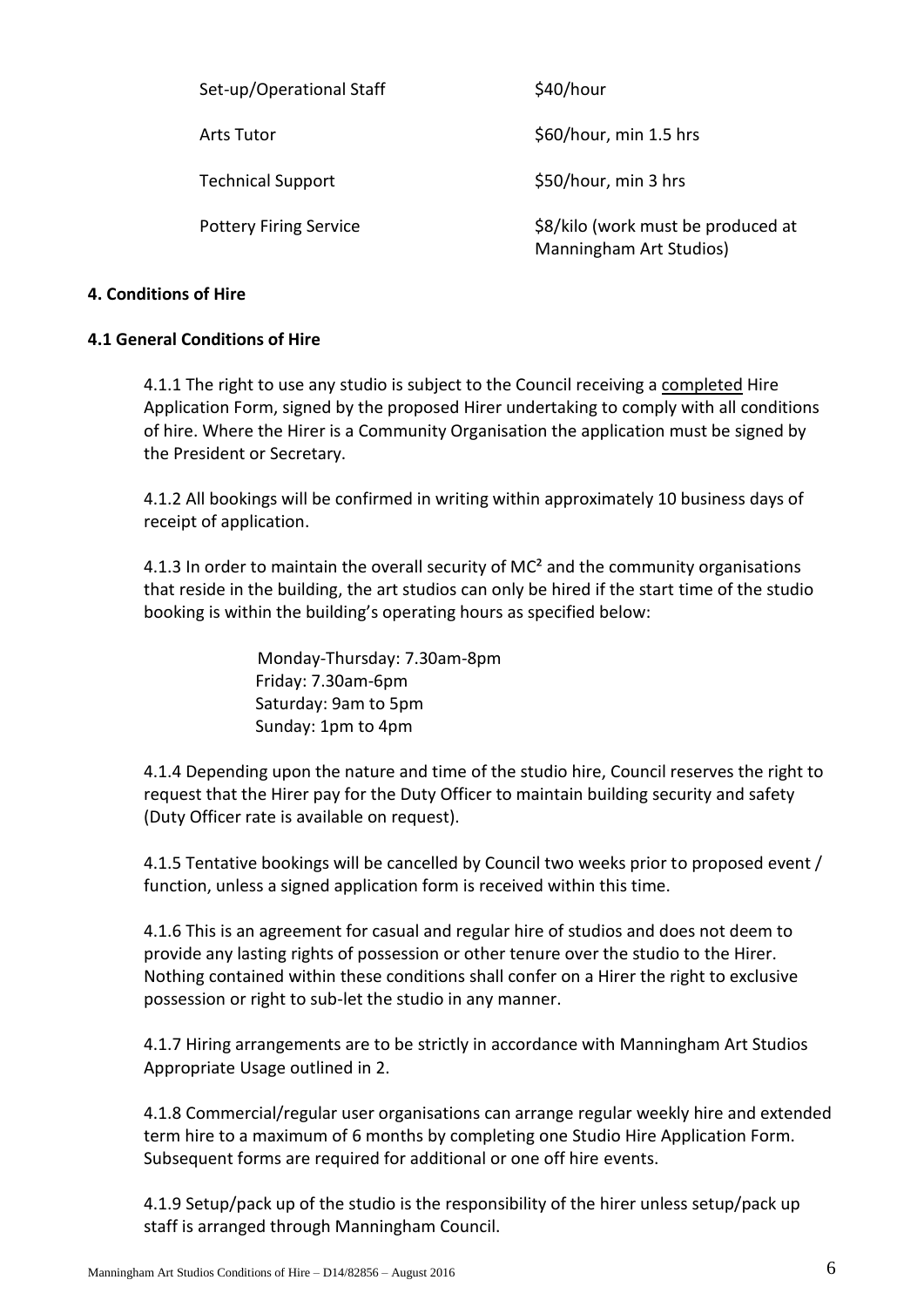4.1.10 It is expected that hirers respect the studios and ensure they leave them clean and tidy. For Studio 2 and 3, please refer to the printed guidelines in the studio regarding cleaning requirements and expectations.

4.1.11 Noise level must be kept to a level that does not impact on other venue users. Management reserves the right to have music turned down or switched off.

4.1. 12 Hirers are to ensure the studios are left secure (doors closed and lights off) at the conclusion of their hire.

4.1.13 Council reserves the right to uphold the definitions detailed in Item 1 of this document.

4.1.14 The Hirer shall be entitled to use only those areas in the studio requested by the Hirer and approved by Council. Council reserves the right to let any other portion of the buildings for any other purpose or purposes at the same time, where appropriate.

4.1.15 The Hirer must only use the studio for the use specified in the Hire Application Form.

4.1.16 The Hirer must only use the studio between the hours specified in the Hire Application Form or otherwise with permission of Council. Any use beyond those times will be subject to an additional fee.

4.1.17 No period of hire shall be transferred or assigned by the Hirer to any other individual or organisation.

4.1.18 Gambling must not take place in any part of the studio. Gambling is extended to include any game of chance at which either directly or indirectly money is passed as a prize.

4.1.19 The Council may enter and remain in any part of its premises at any time.

4.1.20 The Hirer must not permit the number of the people attending the function to exceed the maximum number specified in the Hire Application Form and detailed in the table in item 2 marked "Studios and Capacities".

#### <span id="page-6-0"></span>**4.2 Public Liability Insurance**

4.2.1 All hirers are required to have Public Liability Insurance for any single event for the sum of \$10 Million. A separate insurance cover must be taken out for every event / function.

4.2.2 The Hirer shall either;

• Produce a current acceptable Public Liability Insurance policy for the sum of \$10 million.

• Arrange Public Liability Insurance coverage through Council for the period of the booking. Public Liability premiums are reviewed on an annual basis.

4.2.3 A Certificate of Currency of Insurance must be provided to Council at the time of submitting the application form for hiring of the studio.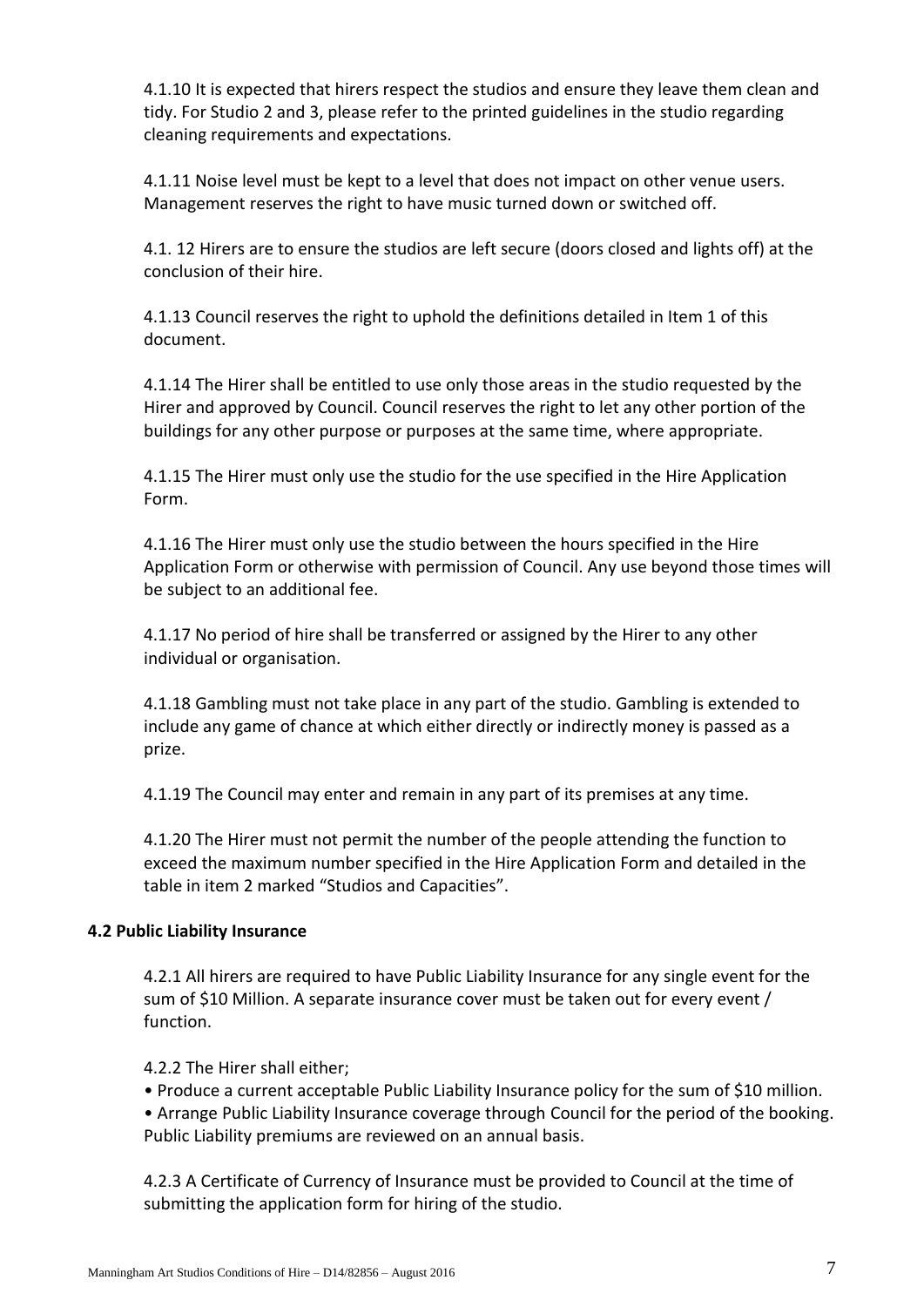4.2.4 Payment methods for the purchase of Public Liability Insurance through Council are by, credit card, cheque or cash. All cheques must be made payable to Manningham City Council and presented to the Council when paying the studio hire fees two weeks prior to function.

#### <span id="page-7-0"></span>**4.3 Alcohol**

No alcohol is to be consumed in any of the studios or within MC².

#### <span id="page-7-1"></span>**4.4 Local Laws**

4.4.1 In accordance with Tobacco Act 1987(and changes to the Act 1st July 2007) NO SMOKING is permitted within any enclosed premise. Enclosed means an area, room or premises that is or are substantially enclosed by a roof and walls, regardless of whether the roof or walls or any part of them are

a) Permanent or temporary

b) Open or closed

Persons wishing to smoke must do so outside the building and away from doors and openings to the building.

4.4.2 Working with Children Act 2005 The Tenant must comply with the following obligations as stated in the Working with Children Act 2005 (Refer Page 11)

4.4.3 The Hirer shall not permit the level of noise from any entertainment to exceed the level recommended by the national Health and Medical Research Council of Australia, viz100db per half hour per day. The Hirer must meet EPA guidelines.

4.4.4 The Hirer shall comply with all regulations under the Health Act and Building Regulations 1994, with regard to public buildings, for the prevention of overcrowding and obstruction of gangways, passages, corridors, or any part of the building. The Hirer is responsible to remove anyone not complying with these regulations.

4.4.5 The Hirer shall conform to the requirements of the Health Act (1958); Local Government Act (1989), any Local Laws or regulations made there under and shall be liable for any breach relating to such Laws and Regulations. Copies of all Acts, Laws and Regulations are available from Council if required or Council can direct you to the appropriate websites.

#### <span id="page-7-2"></span>**4.5 Signage**

4.5.1 No notice, sign, or advertisement of any kind shall be erected on the building or attached/affixed to the walls, doors or any other part of the building, fittings of furniture without the prior written consent from Council. Any "A Board" signs require prior approval via a permit and must be used in accordance with the conditions stipulated by Councils Health and Local Laws Business Unit.

#### **4.6 Equipment not permitted**

4.6.1 No stage props (e.g. smoke/fog machines), decorations, electrical lighting, naked lights or articles of a similar nature shall be used without the consent of the relevant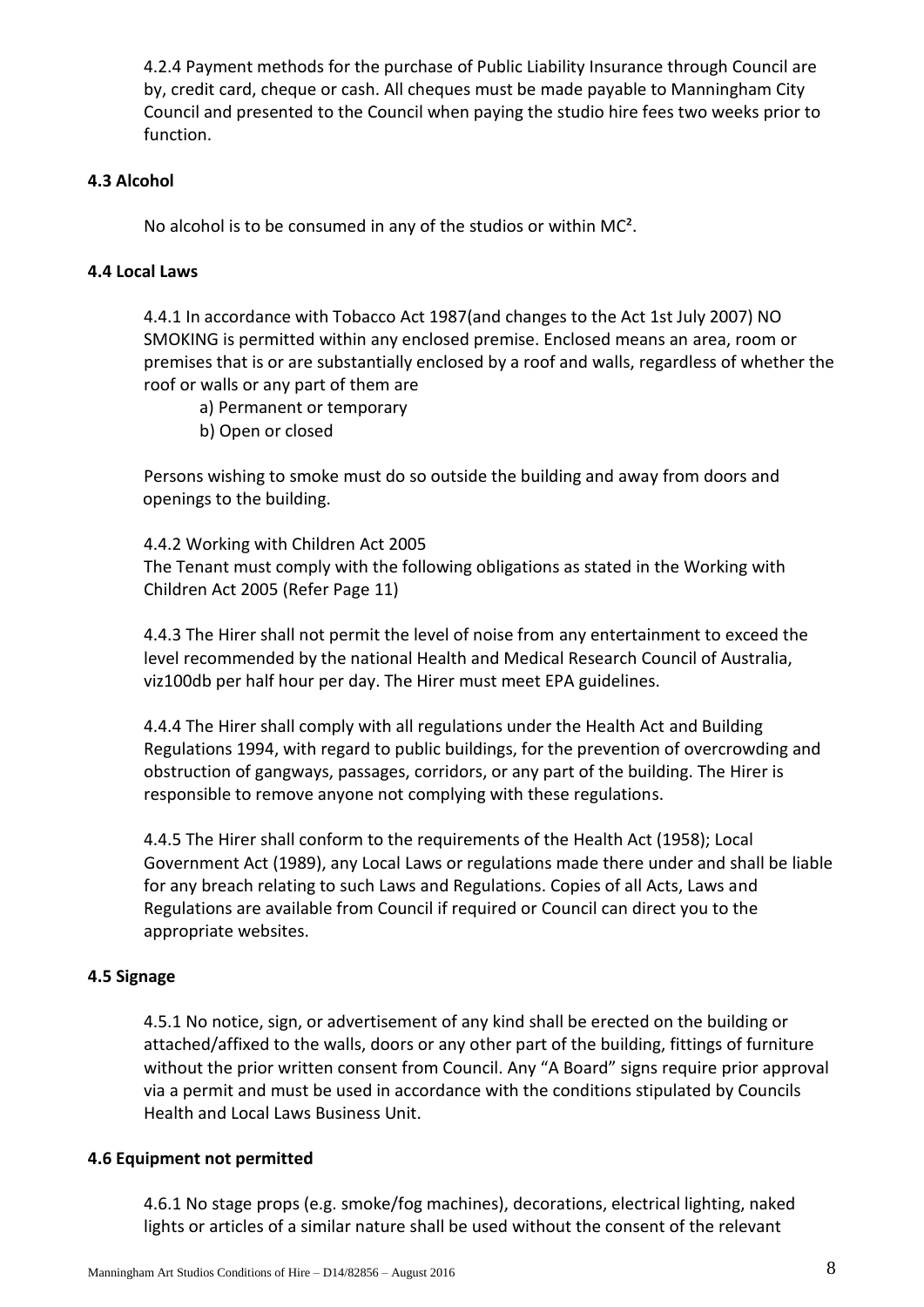Council Officer. All such articles shall be removed by the Hirer at the end of the function. Any cost incurred by Council as a result of said articles shall be recoverable and deducted from the Hirer's bond.

#### <span id="page-8-0"></span>**4.7 House Keeping Rules**

4.7.1 Safety Regulations: The Hirer should note all fire exits, fire extinguishers and emergency procedures provided within the studio. The Hirer should be aware of, and must comply with, emergency procedures as displayed within the studio. Please Note: Councils after hours Emergency Telephone Number is 9840 9333.

4.7.2 All users are responsible for setting up and packing up the studio in which they hold their activities. Time should be included within the hire period for set up / pack up. This includes putting away all chairs and tables where applicable and restoring the studio to its original layout as per the Standard Studio Layout displayed in each studio.

4.7.3 The Hirer is responsible to the leave the premises in a clean and tidy condition. All rubbish, refuse and waste must be placed in the green rubbish bins provided. Any excess rubbish, refuse and waste must be removed from site and disposed of by the Hirer in a responsible manner.

4.7.4 The Hirer must ensure that all electrical appliances are switched off before vacating the studios and are not used unnecessarily.

4.7.5 The Hirer must ensure that all doors are properly locked / secured when vacating the studios.

4.7.6 If a key to the studio is required, this may be collected one day prior to the Hire booking from the Cultural Services Office at Level 2, MC² (Manningham City Square), 687 Doncaster Road, Doncaster. Keys must be returned to the Cultural Services Office on the next working day following the function. A thirty dollar (\$30) key bond is charged to the hirer and will be returned with the bond on return of the key.

4.7.7 Parking Attendants may be employed by the Hirer and the cost of such shall be borne by the Hirer.

4.7.8 The Hirer accepts all fixtures, fittings, furniture and equipment on an "as is basis". It is the responsibility of the Hirer to undertake a pre-inspection to access venue suitability. Any pre-existing damage or emergency should be directed to the Out of Hours Emergency number on 9840-9333.

4.7.9 Cleaning materials are provided at all venues for hirers to use to clean the venue at the end of their booking. This includes mops, brooms and cleaning product.

4.7.10 The Council's pianos must not be moved without prior consent. Authorized movement of pianos may only be undertaken under supervision of a Council Officer. Council will arrange retuning of pianos at the Hirers cost.

4.7.11 A \$200 call out fee will be applicable and deducted from the hirers security deposit if a Council Officer is called out to a studio outside normal working hours, (Normal working hours are Monday - Friday 8.00 am - 4.00 pm). Failure to collect venue keys prior to event booking (where applicable) will incur the \$200 call out fee.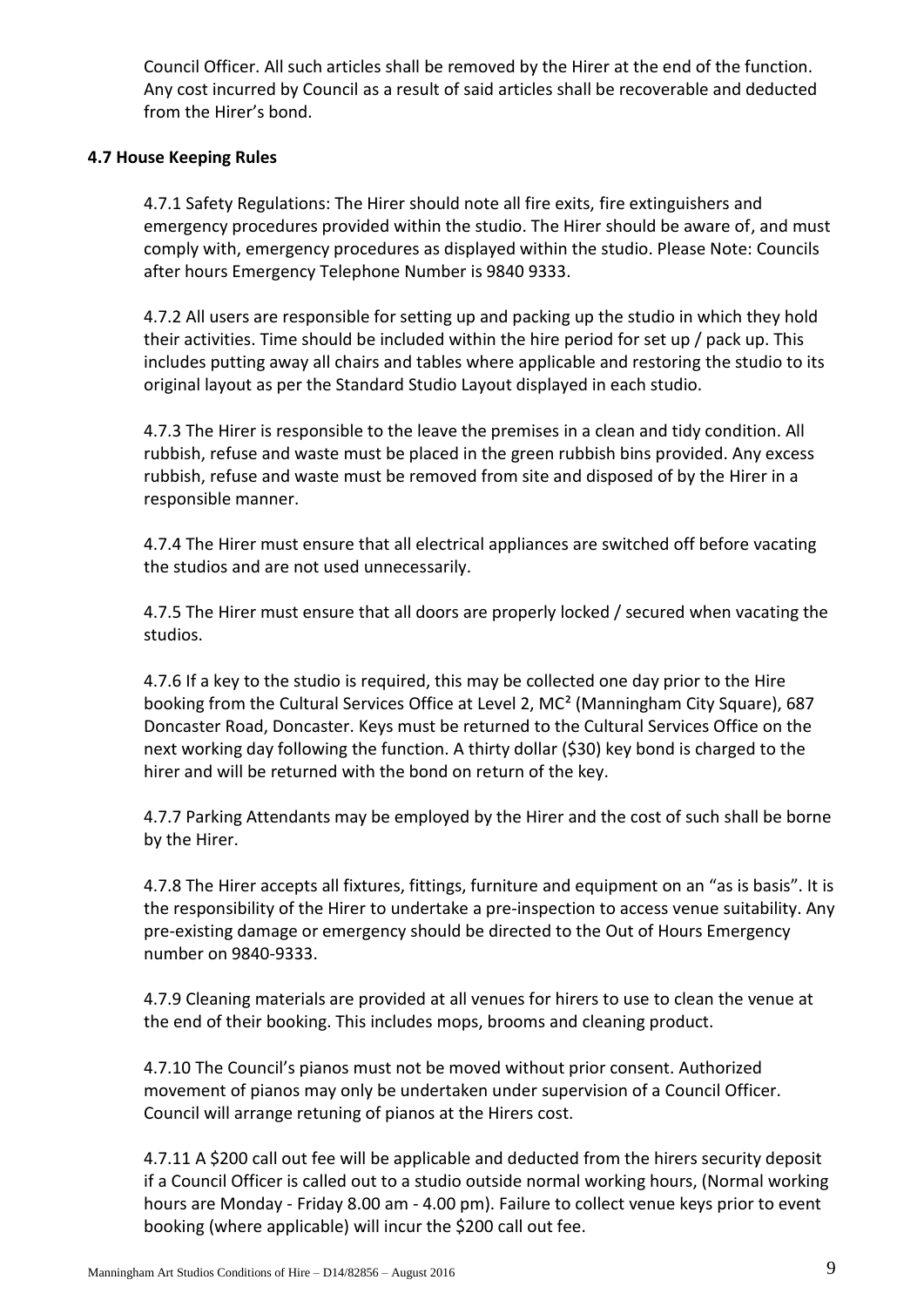4.7.12 Council does not insure any property or belongings of the Hirer or any other person. Hirers should (at their cost) insure any property kept at the venue against all risk.

4.7.13 Council shall not be liable for any loss or damage sustained by the Hirer or any person entrusted to or supplying any article or thing to the Hirer by reason of any such article or article being lost, damaged lost or stolen. The Hirer will indemnify the Council against any claim in respect of such article or thing.

4.7.14 It is the responsibility of the Hirer to arrive and depart the studio in accordance with the times stated on the Studio Hire Application Form. The Hirer and its associates must ensure that their use does not cause a nuisance to any other person or local resident. In particular the hirer must ensure a timely and considerate vacation of the premises after use.

#### <span id="page-9-0"></span>**4.8 Property Damage**

4.8.1 The Hirer shall be responsible for the full observance of good order and condition and for the maintenance and preservation of good order in the studio, throughout the duration of the hire period.

4.8.2 All persons using the studios should behave in an orderly manner and no damage to property shall be permitted to any part of the studios.

4.8.3 The floors, walls, curtains or any part of the studio or any fittings or furniture shall not be broken, pierced or damaged in anyway, including the use of adhesive tape.

4.8.4 The Hirer shall pay for any damage including external and environmental damage, except normal wear and tear.

4.8.5 Council will carry out all repairs resulting from any damage at the full expense of the hirer. The hirer must not attempt to carry out any repairs to damage caused. In the case of property damage related to vandalism/misuse the hirer will be responsible for the cost of repair beyond the bond amount. Hirer's should note that Council's current Insurance excess is \$10,000.

#### <span id="page-9-1"></span>**4.9 Security Deposit / Bond Payments**

4.9.1 A security deposit (Bond) shall be paid by the Hirer as security against damage to the building, furniture, fittings and any cleaning undertaken by the Council resulting from the Hirer's use of the premises.

4.9.2 The Hirer will be liable for any additional amount in excess of the security deposit to meet the full cost of damage / cleaning.

4.9.3 If there is no breach of the conditions of usage, the Bond will be refunded in full within two (2) weeks of the use of the studio.

4.9.4 Bond Rates are detailed in the Schedule of Hire Rates attached.

4.9.5 Manningham Council Officers will have discretion as to whether any part of the bond is returned to the Hirer should a breach occur.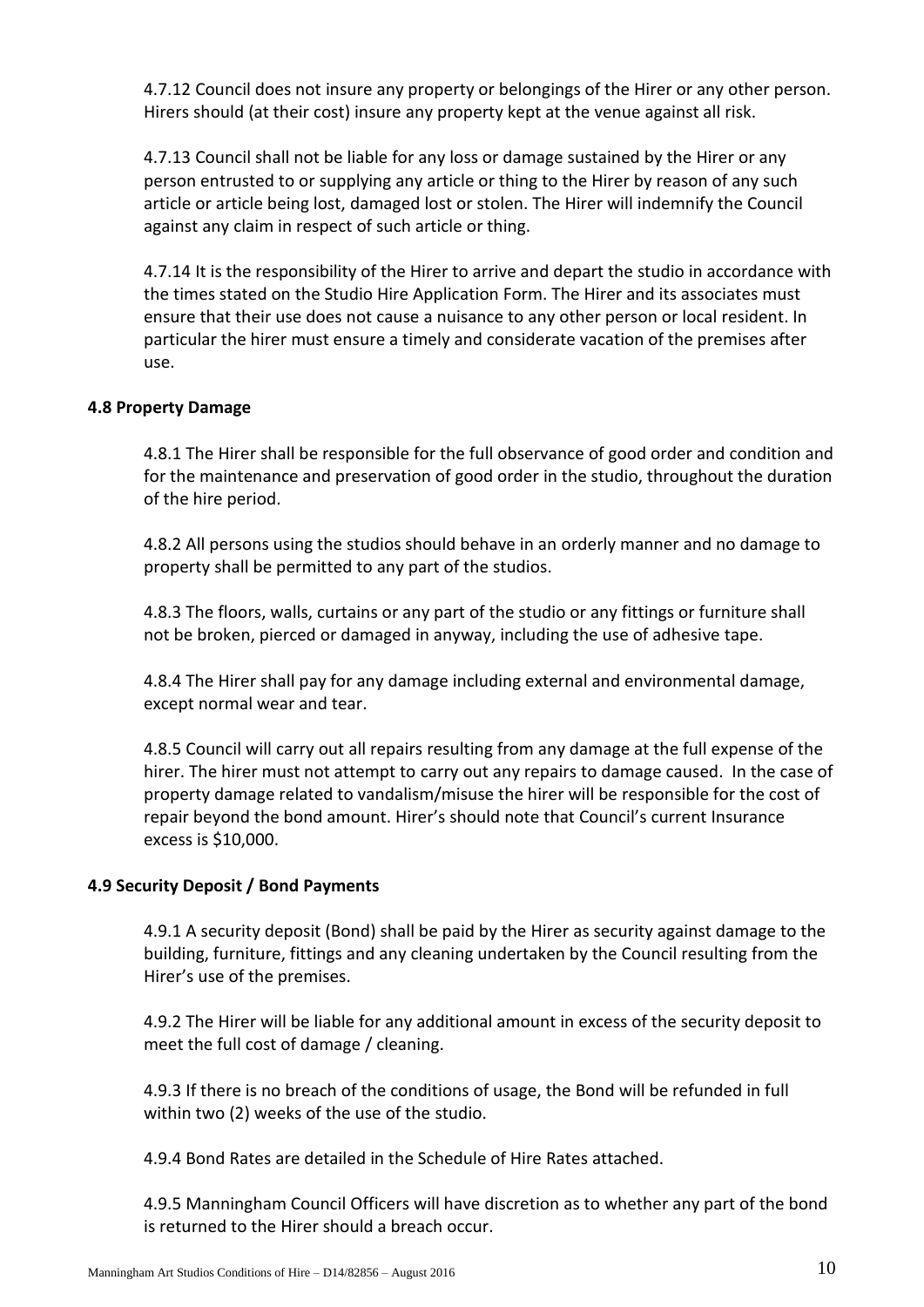#### <span id="page-10-0"></span>**4.10 Payments**

4.10.1 All payments are to be made by credit, cheque or cash. Cheques are to be made payable to Manningham City Council and must be received 2 weeks prior to the event/function.

4.10.2 If the Hirer has booked numerous events over an extended period of time, they will be billed through a Monthly billing process and considered a regular Hirer.

#### <span id="page-10-1"></span>**4.11 Cancellation or Changes of Bookings**

4.11.1 Should less than 14 days notice be given cancellation/change of booking fees will apply in accordance with charges set out in the Schedule of Hire Rates attached.

4.11.2 Should you change your booking in any way this must be done 14 days prior the original booking date.

#### <span id="page-10-2"></span>**4.12 Determination**

4.12.1 If the Hirer commits, permits or allows any breach or default in the performance and observance of any of these conditions of the Hire, the Council may terminate the permission to use the premises and the Hirer shall immediately vacate the premises and the entire security deposit shall be forfeited to Council.

4.12.2 It shall be at Council's discretion to refuse to grant the hire of a studio in any circumstance and not withstanding that permission to Hire the studio may have been granted or that these conditions may have been accepted and signed and the fees and deposit paid, the Council shall have the right to cancel such permission and direct the return of the fees and deposits paid. The Hirer hereby agrees in such case to accept the same and shall be held to have consented to such cancellation and to have no claim at law or in equity for any loss or damage in consequence thereof.

#### **4.13 Privacy Act**

4.13.1 In compliance with the Information Privacy Act all personal information collected by Council will be used for Council business purposes and kept confidential. It will not be disclosed to any third party unless Council is required to disclose the information under other legislation or disclosure is deemed reasonable under the circumstances. Refer to Council Information Privacy Policy for further information.

#### <span id="page-10-3"></span>**4.14 Code Red Days**

<span id="page-10-4"></span>4.14.1 All bookings will be cancelled in any Community Venue, should a Code Red Day be announced. This is a safety precaution for our staff and studio hirers in this emergency situation.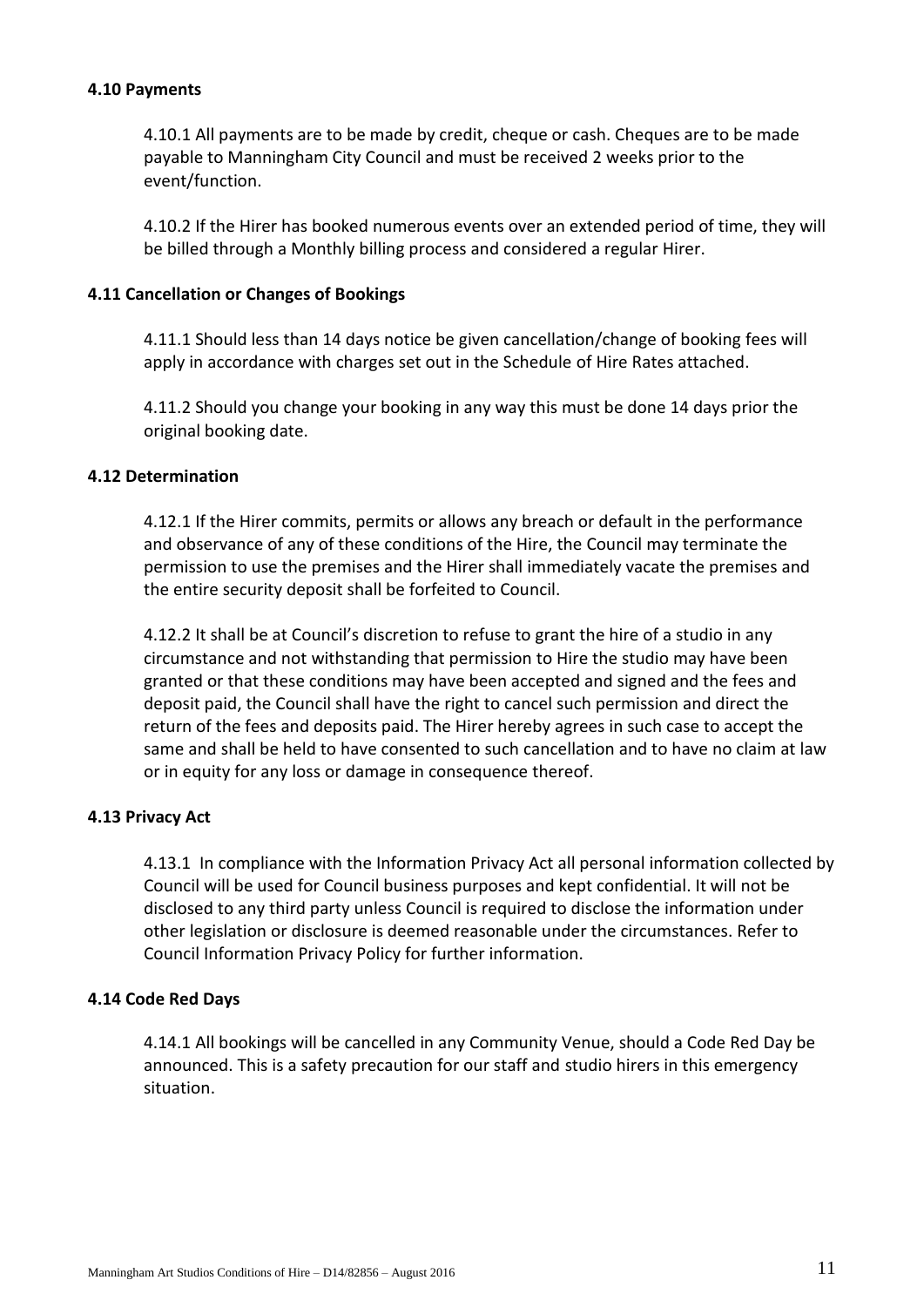#### **5. Working with Children Declaration**

5.1 An employer or volunteer organisation must ensure they comply with the following obligations as stated in the Working with Children Act 2005.

The Hirer must:

• ensure that you do not engage a person in 'child-related work' if they are required to apply for a WWC Check and have not done so by the due date

• where your employees or volunteers are not required to apply for a WWC Check because their contact with children is directly supervised, ensure that the supervisor has applied for and passed the WWC Check unless an exemption applies

• ensure that employees or volunteers who are given a Negative Notice do not undertake 'child-related work', even if directly supervised

• ensure that your employees are not undertaking 'child-related work' with a 'volunteer' Assessment Notice and WWC Check Card; employees must apply for an 'employee' Assessment Notice and WWC Check Card

• ensure you comply with obligations to keep employees' and volunteers' information confidential as required under the Working with Children Act 2005 and by any other relevant laws.

Additionally, the Hirer should:

- record your employees' and volunteers' unique Application Receipt Number (received when they lodge their application)
- confirm that your employees and volunteers have passed the WWC Check
- sight your employees' and volunteers' WWC Check card as evidence that they have passed the WWC Check
- record your employees' and volunteers' WWC Check Number, which is different from their Application Receipt Number
- If you engage a self-employed person who is required to pass the WWC Check, you should sight the person's WWC Check card
- develop internal processes in the event of an existing employee or volunteer being given an Interim Negative Notice or Negative Notice.

#### <span id="page-11-0"></span>**GUIDELINES FOR EMERGENCY EVACUATION PROCEDURES**

#### USE OF BUILDING

The Hirer must:

- know where all safe exits and exit paths are located and designate a safe external assembly point
- Keep all exits and exit paths clear during use of the Art Studio and know where emergency equipment is located (e.g. fire extinguishers)
- ensure activities to be undertaken by the Hirer and the Hirer's guests are not dangerous
- Not interfere with any emergency equipment or notices
- meet the cost of replacement or repair of such emergency equipment caused by any improper use.

#### <span id="page-11-1"></span>EMERGENCY EQUIPMENT USAGE

Council provides and maintains emergency fire prevention equipment such as hoses and/or extinguishers for fire fighting and Fire Orders for the guidance of Hirer of Art Studios.

The Hirer must:

- call the Fire Brigade (by dialling 000) before attempting to fight any fire
- Only attempt to fight a fire with the equipment provided and if it is safe to do so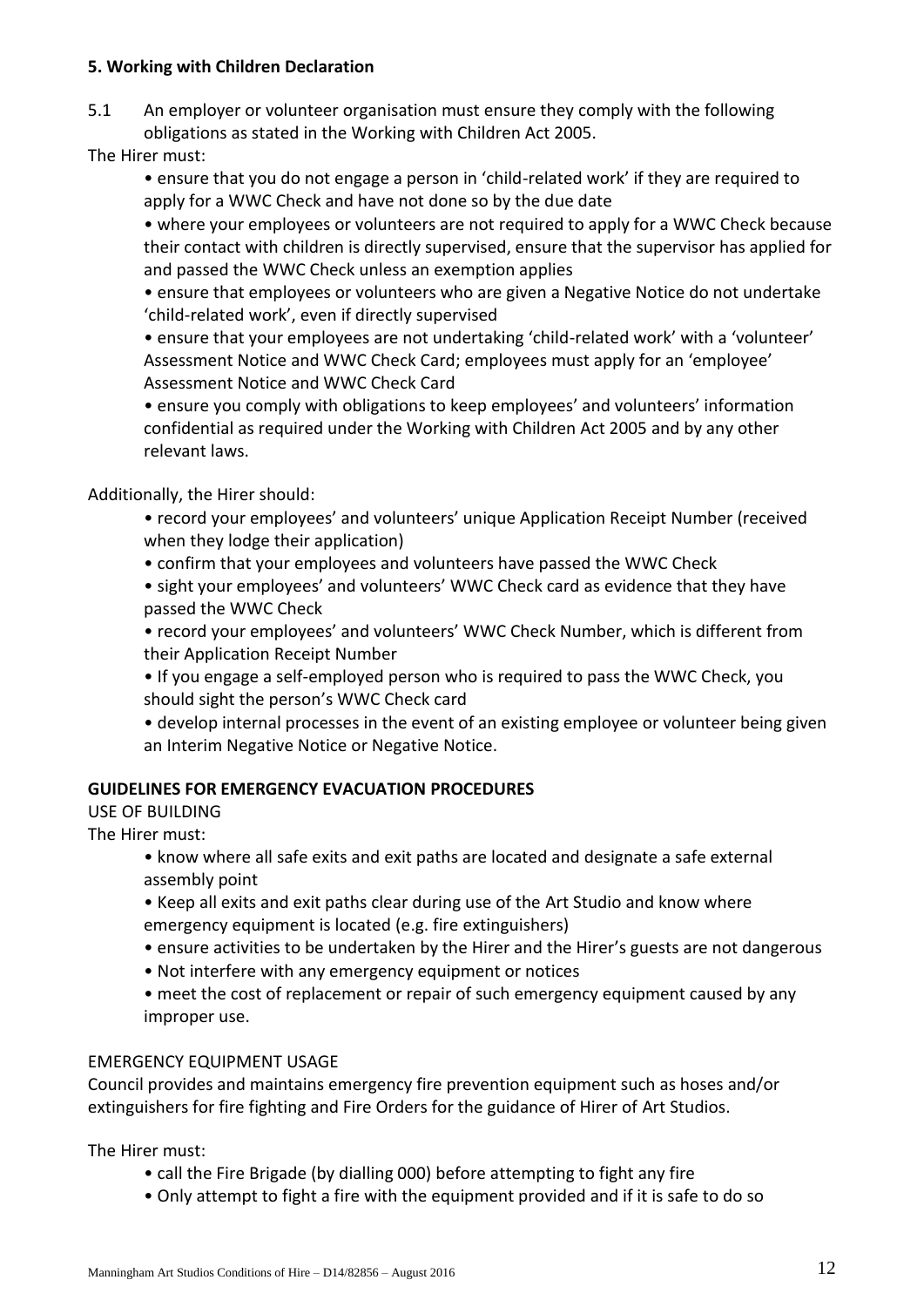• only use the fire fighting equipment if you have read and understood the instructions or are familiar with the equipment and its specific application and advise Council if emergency equipment is used

• Not continue to fight the fire beyond the first 30 seconds. If the fire is not extinguished within that time, the Hirer must commence the evacuation procedure. A handy guide is that if the fire cannot be extinguished by use of a single extinguisher, then evacuation is necessary.

#### <span id="page-12-0"></span>EMERGENCY EVACUATION

The Hirer must:

- identify exact nature and location of the emergency
- remain calm and leave in an orderly manner
- remember to search all areas of the studio for stragglers (only if safe to do so)
- Report to the emergency authority (e.g. Fire Brigade) on status of all persons
- Only re-enter the studios when authorised by the emergency authority.

SAFETY of the Hirer of the studios and the Hirer's guests is the Hirer's responsibility whilst under the Hirer's care and control

 Fully comply with evacuation instructions outlined in the studios and / or provided by the Fire Brigade.

#### <span id="page-12-1"></span>EMERGENCY CONTACT AFTER HOURS – TELEPHONE: 9840 9333

#### **7. Placing a Booking**

7.1 Please ensure that you have carefully read the Conditions of Hire.

7.2 Complete the attached application form, ensuring that you complete all sections.

7.3 If you are unsure about any sections of the application form or about any of the Conditions of Hire please contact Cultural Venues Officer on 9840-9382.

7.4 Return the completed application form to Manningham Art Studios PO Box 1, Doncaster Vic. 3108 and include your current Public Liability Insurance Certificate. If you do not have your own public liability insurance Manningham City Council can cover you for a small additional fee. These fees will also be charged if you fail to forward a certificate of currency.

7.5 Once the signed application form is received and the booking processed, a letter confirming the booking and invoices will be forwarded to the Hirer within approximately 5 working days.

7.6 Please note that payment for all bookings must be received prior to the date of your booking and access arranged.

7.7 Should you need to cancel your booking notice should be provided to the Cultural Venues Officer. Bookings not confirmed 14 days prior to the planned hire date will be cancelled without further notice.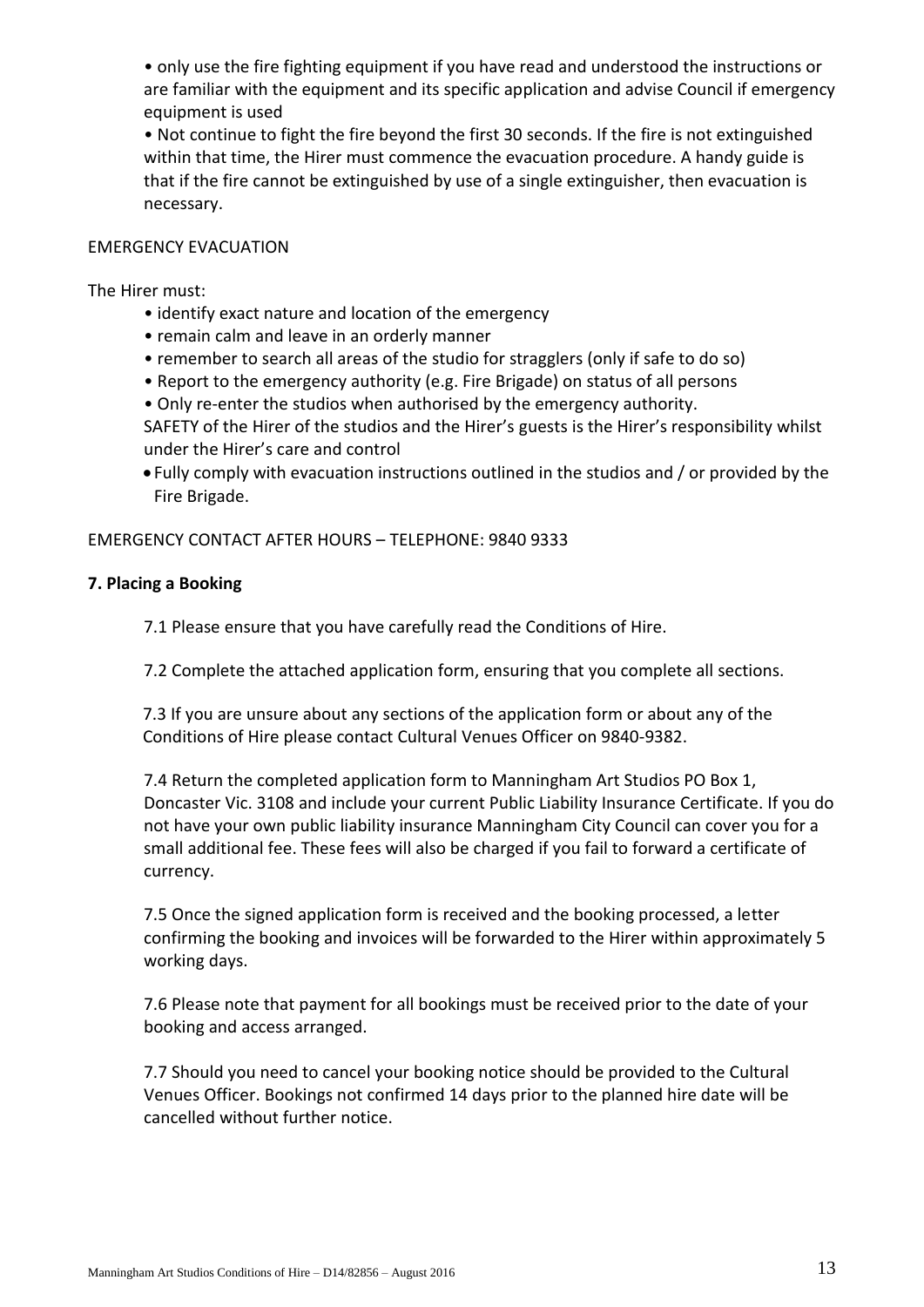# Manningham<br>**Art Studios**

# APPLICATION FORM

| <b>Applicant Name:</b>                                                                                                                                                             |                        |                         |  |  |
|------------------------------------------------------------------------------------------------------------------------------------------------------------------------------------|------------------------|-------------------------|--|--|
| <b>Organisation Name:</b>                                                                                                                                                          |                        |                         |  |  |
| <b>ABN / Incorporation Number</b> (if applicable):                                                                                                                                 |                        |                         |  |  |
| <b>Business Address:</b>                                                                                                                                                           |                        |                         |  |  |
| Postal Address (if different to business address):                                                                                                                                 |                        |                         |  |  |
| Telephone Number:                                                                                                                                                                  | <b>Mobile Number:</b>  |                         |  |  |
| <b>Email Address:</b>                                                                                                                                                              |                        |                         |  |  |
| Hire Category:                                                                                                                                                                     | Community Organisation | Commercial Organisation |  |  |
| Date/s of Booking:                                                                                                                                                                 |                        |                         |  |  |
| <b>Start Time of Booking</b> (incl. hirer set up time):                                                                                                                            |                        |                         |  |  |
| End time of Booking (incl. hirer pack up time):                                                                                                                                    |                        |                         |  |  |
| <b>Duration of Booking</b> (total number of hours):                                                                                                                                |                        |                         |  |  |
| Purpose of Hire / Nature of Activity / General Subject Matter:                                                                                                                     |                        |                         |  |  |
| Name of Activity / Event (if required to be displayed on touch screen in foyer):<br>Estimated Number of Attendees (please note 2.2 of the conditions of hire the studio capacity): |                        |                         |  |  |